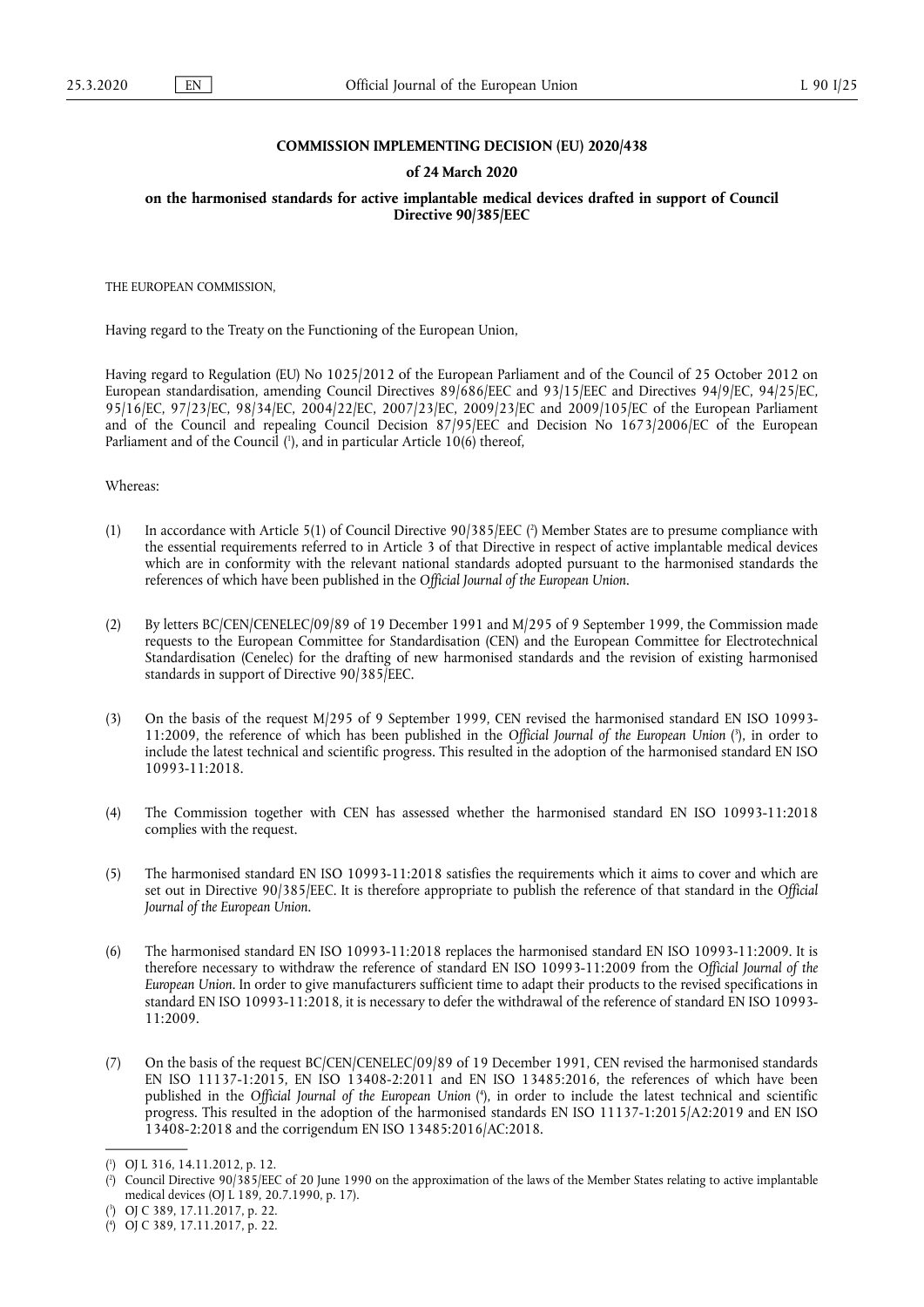- (8) The Commission together with CEN has assessed whether the harmonised standards EN ISO 11137- 1:2015/A2:2019 and EN ISO 13408-2:2018 and the corrigendum EN ISO 13485:2016/AC:2018 comply with the request.
- (9) The harmonised standards EN ISO 11137-1:2015/A2:2019 and EN ISO 13408-2:2018 and the corrigendum EN ISO 13485:2016/AC:2018 satisfy the requirements which they aim to cover and which are set out in Directive 90/385/EEC. It is therefore appropriate to publish the references of those standards and of the corrigendum in the *Official Journal of the European Union*.
- (10) The harmonised standards EN ISO 11137-1:2015/A2:2019, EN ISO 13408-2:2018 and the corrigendum EN ISO 13485:2016/AC:2018 replace the harmonised standards EN ISO 11137-1:2015 and EN ISO 13408-2:2011 and the corrigendum EN ISO 13485:2016/AC:2016 respectively. It is therefore necessary to withdraw the references of the harmonised standard EN ISO 11137-1:2015 and EN ISO 13408-2:2011 and of corrigendum EN ISO 13485:2016/AC:2016 from the *Official Journal of the European Union*. In order to give manufacturers sufficient time to adapt their products to the revised specifications in the harmonised standards EN ISO 11137-1:2015/A2:2019 and EN ISO 13408-2:2018 and the corrigendum EN ISO 13485:2016/AC:2018, it is necessary to defer the withdrawal of the references of harmonised standards EN ISO 11137-1:2015 and EN ISO 13408-2:2011 and of corrigendum EN ISO 13485:2016/AC:2016.
- (11) On the basis of the request BC/CEN/CENELEC/09/89 of 19 December 1991, CEN drafted the new harmonised standard EN ISO 25424:2019. The Commission together with CEN has assessed whether that standard complies with the request.
- (12) The harmonised standard EN ISO 25424:2019 satisfies the requirements which it aims to cover and which are set out in Directive 90/385/EEC. It is therefore appropriate to publish the reference of that standard in the *Official Journal of the European Union*.
- <span id="page-1-2"></span>(13) In the interests of clarity and legal certainty, a complete list of references of harmonised standards drafted in support of Directive 90/385/EEC and satisfying the essential requirements they aim to cover should be published in one act. The other references of standards published in the Commission communication 2017/C 389/02 ( $\hat{\ }$ [\) should therefore](#page-1-0) also be included in this Decision. That Communication should therefore be repealed from the date of entry into force of this Decision. However, it should continue to apply in respect of the references of the harmonised standards that are withdrawn by this Decision, given that it is necessary to defer withdrawal of those references.
- <span id="page-1-3"></span>(14) In accordance with the second subparagraph of Article 120(2) of Regulation (EU) 2017/745 of the European Parliament and of the Council ( 6 [\), certificates issued by notified bodies in accordance with Directive 90/385/EEC](#page-1-1) from 25 May 2017 are to remain valid until the end of the period indicated on the certificate, which is not to exceed five years from its issuance. They are, however, to become void at the latest on 27 May 2024. In accordance with the first subparagraph of Article 120(3) of Regulation (EU) 2017/745 a device which has a certificate that was issued in accordance with Directive 90/385/EEC and that is valid by virtue of Article 120(2) of Regulation (EU) 2017/745, may be placed on the market or put into service until 26 May 2024, provided that from 26 May 2020 it continues to comply with Directive 90/385/EEC, and provided there are no significant changes in the design and intended purpose. This Decision should therefore apply only until 26 May 2024.
- (15) The requirements for implantable medical devices laid down in Directive 90/385/EEC are different from those laid down in Regulation (EU) 2017/745. The standards drafted in support of Directive 90/385/EEC should therefore not be used to demonstrate conformity with the requirements of Regulation (EU) 2017/745.
- (16) Compliance with a harmonised standard confers a presumption of conformity with the corresponding essential requirements set out in Union harmonisation legislation from the date of publication of the reference of such standard in the *Official Journal of the European Union*. This Decision should therefore enter into force on the date of its publication,

<span id="page-1-0"></span>[<sup>\(</sup>](#page-1-2) 5 ) Commission communication in the framework of the implementation of Council Directive 90/385/EEC on the approximation of the laws of the Member States relating to active implantable medical devices (2017/C 389/02) (OJ C 389, 17.11.2017, p. 22).

<span id="page-1-1"></span>[<sup>\(</sup>](#page-1-3) 6 ) Regulation (EU) 2017/745 of the European Parliament and of the Council of 5 April 2017 on medical devices, amending Directive 2001/83/EC, Regulation (EC) No 178/2002 and Regulation (EC) No 1223/2009 and repealing Council Directives 90/385/EEC and 93/42/EEC (OJ L 117, 5.5.2017, p. 1).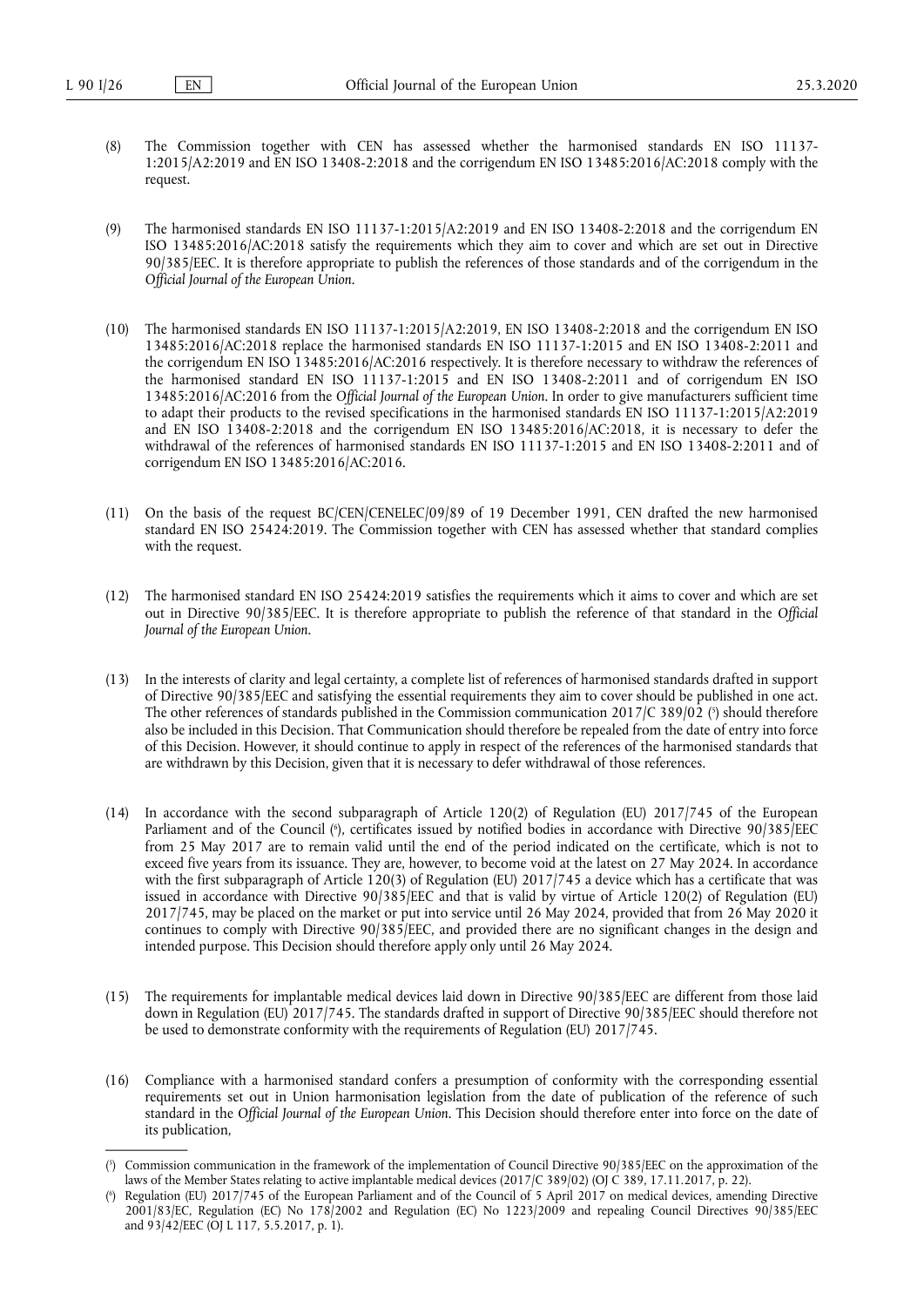HAS ADOPTED THIS DECISION:

### *Article 1*

The references of the harmonised standards for active implantable medical devices drafted in support of Directive 90/385/EEC and listed in Annex I to this Decision are hereby published in the *Official Journal of the European Union*.

#### *Article 2*

Commission communication 2017/C 389/02 is repealed. It shall continue to apply until 30 September 2021 in respect of the references of the harmonised standards listed in Annex II to this Decision.

### *Article 3*

The harmonised standards for active implantable medical devices drafted in support of Directive 90/385/EEC and listed in Annexes I and II to this Decision may not be used to confer presumption of conformity with the requirements of Regulation (EU) 2017/745.

## *Article 4*

This Decision shall enter into force on the day of its publication in the *Official Journal of the European Union*.

It shall apply until 26 May 2024.

Done at Brussels, 24 March 2020.

*For the Commission The President*  Ursula VON DER LEYEN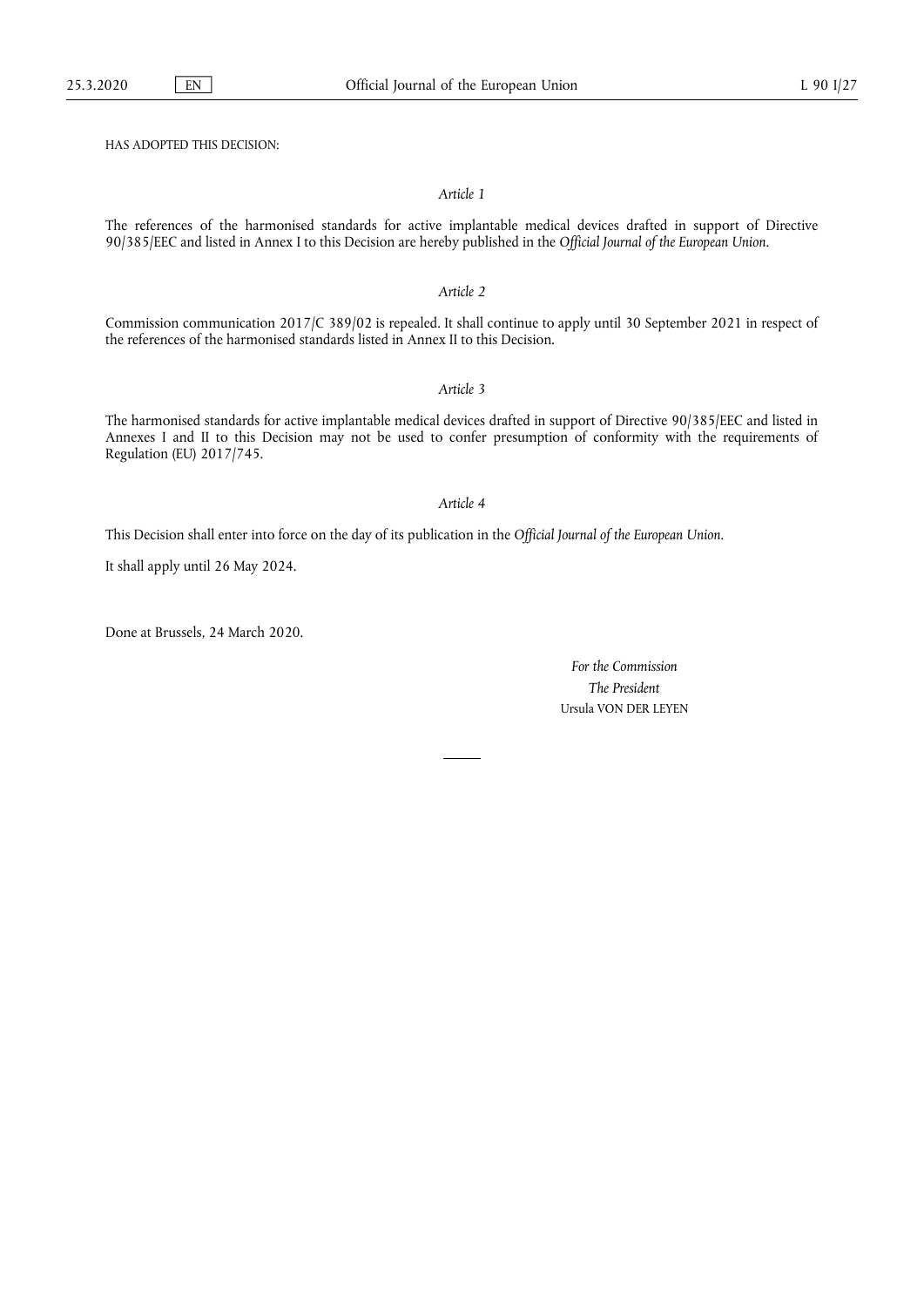# *ANNEX I*

| No  | Reference of the standard                                                                                                                                                                                    |
|-----|--------------------------------------------------------------------------------------------------------------------------------------------------------------------------------------------------------------|
| 1.  | EN 556-1:2001<br>Sterilization of medical devices - Requirements for medical devices to be designated "STERILE" - Part 1:<br>Requirements for terminally sterilized medical devices<br>EN 556-1:2001/AC:2006 |
| 2.  | EN 556-2:2015<br>Sterilization of medical devices - Requirements for medical devices to be designated "STERILE" - Part 2:<br>Requirements for aseptically processed medical devices                          |
| 3.  | EN 1041:2008<br>Information supplied by the manufacturer of medical devices                                                                                                                                  |
| 4.  | EN ISO 10993-1:2009<br>Biological evaluation of medical devices - Part 1: Evaluation and testing within a risk management process<br>(ISO 10993-1:2009)<br>EN ISO 10993-1:2009/AC:2010                       |
| 5.  | EN ISO 10993-3:2014<br>Biological evaluation of medical devices - Part 3: Tests for genotoxicity, carcinogenicity and reproductive<br>toxicity (ISO 10993-3:2014)                                            |
| 6.  | EN ISO 10993-4:2009<br>Biological evaluation of medical devices - Part 4: Selection of tests for interactions with blood (ISO 10993-<br>4:2002, including Amd 1:2006)                                        |
| 7.  | EN ISO 10993-5:2009<br>Biological evaluation of medical devices - Part 5: Tests for in vitro cytotoxicity (ISO 10993-5:2009)                                                                                 |
| 8.  | EN ISO 10993-6:2009<br>Biological evaluation of medical devices - Part 6: Tests for local effects after implantation (ISO 10993-<br>6:2007                                                                   |
| 9.  | EN ISO 10993-7:2008<br>Biological evaluation of medical devices - Part 7: Ethylene oxide sterilization residuals (ISO 10993-7:2008)<br>EN ISO 10993-7:2008/AC:2009                                           |
| 10. | EN ISO 10993-9:2009<br>Biological evaluation of medical devices - Part 9: Framework for identification and quantification of<br>potential degradation products (ISO 10993-9:2009)                            |
| 11. | EN ISO 10993-11:2018<br>Biological evaluation of medical devices - Part 11: Tests for systemic toxicity (ISO 10993-11:2017)                                                                                  |
| 12. | EN ISO 10993-12:2012<br>Biological evaluation of medical devices - Part 12: Sample preparation and reference materials (ISO<br>10993-12:2012)                                                                |
| 13. | EN ISO 10993-13:2010<br>Biological evaluation of medical devices - Part 13: Identification and quantification of degradation<br>products from polymeric medical devices (ISO 10993-13:2010)                  |
| 14. | EN ISO 10993-16:2010<br>Biological evaluation of medical devices - Part 16: Toxicokinetic study design for degradation products and<br>leachables (ISO 10993-16:2010)                                        |
| 15. | EN ISO 10993-17:2009<br>Biological evaluation of medical devices - Part 17: Establishment of allowable limits for leachable<br>substances (ISO 10993-17:2002)                                                |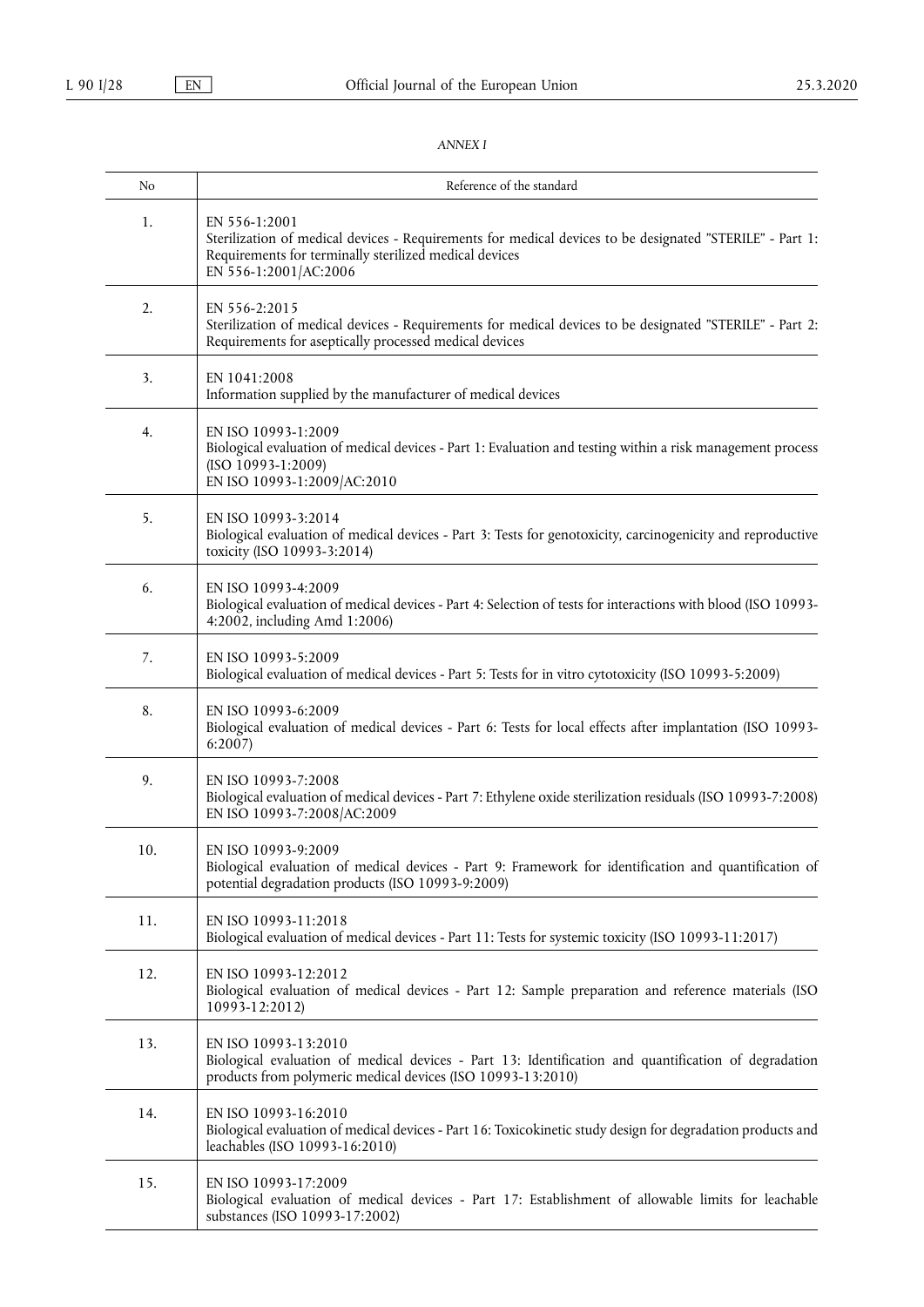| No  | Reference of the standard                                                                                                                                                                                                                                                 |
|-----|---------------------------------------------------------------------------------------------------------------------------------------------------------------------------------------------------------------------------------------------------------------------------|
| 16. | EN ISO 10993-18:2009<br>Biological evaluation of medical devices - Part 18: Chemical characterization of materials (ISO 10993-<br>18:2005)                                                                                                                                |
| 17. | EN ISO 11135-1:2007<br>Sterilization of health care products - Ethylene oxide - Part 1: Requirements for development, validation<br>and routine control of a sterilization process for medical devices (ISO 11135-1:2007)                                                 |
| 18. | EN ISO 11137-1:2015<br>Sterilization of health care products - Radiation - Part 1: Requirements for development, validation and<br>routine control of a sterilization process for medical devices (ISO 11137-1:2006, including Amd 1:2013)<br>EN ISO 11137-1:2015/A2:2019 |
| 19. | EN ISO 11137-2:2015<br>Sterilization of health care products - Radiation - Part 2: Establishing the sterilization dose (ISO 11137-<br>2:2013                                                                                                                              |
| 20. | EN ISO 11138-2:2009<br>Sterilization of health care products - Biological indicators - Part 2: Biological indicators for ethylene oxide<br>sterilization processes (ISO 11138-2:2006)                                                                                     |
| 21. | EN ISO 11138-3:2009<br>Sterilization of health care products - Biological indicators - Part 3: Biological indicators for moist heat<br>sterilization processes (ISO 11138-3:2006)                                                                                         |
| 22. | EN ISO 11140-1:2009<br>Sterilization of health care products - Chemical indicators - Part 1: General requirements (ISO 11140-<br>1:2005                                                                                                                                   |
| 23. | EN ISO 11607-1:2009<br>Packaging for terminally sterilized medical devices - Part 1: Requirements for materials, sterile barrier<br>systems and packaging systems (ISO 11607-1:2006)                                                                                      |
| 24. | EN ISO 11737-1:2006<br>Sterilization of medical devices - Microbiological methods - Part 1: Determination of a population of<br>microorganisms on products (ISO 11737-1:2006)<br>EN ISO 11737-1:2006/AC:2009                                                              |
| 25. | EN ISO 11737-2:2009<br>Sterilization of medical devices - Microbiological methods - Part 2: Tests of sterility performed in the<br>definition, validation and maintenance of a sterilization process (ISO 11737-2:2009)                                                   |
| 26. | EN ISO 13408-1:2015<br>Aseptic processing of health care products - Part 1: General requirements (ISO 13408-1:2008, including<br>Amd 1:2013)                                                                                                                              |
| 27. | EN ISO 13408-2:2018<br>Aseptic processing of health care products - Part 2: Sterilizing filtration (ISO 13408-2:2018)                                                                                                                                                     |
| 28. | EN ISO 13408-3:2011<br>Aseptic processing of health care products - Part 3: Lyophilization (ISO 13408-3:2006)                                                                                                                                                             |
| 29. | EN ISO 13408-4:2011<br>Aseptic processing of health care products - Part 4: Clean-in-place technologies (ISO 13408-4:2005)                                                                                                                                                |
| 30. | EN ISO 13408-5:2011<br>Aseptic processing of health care products - Part 5: Sterilization in place (ISO 13408-5:2006)                                                                                                                                                     |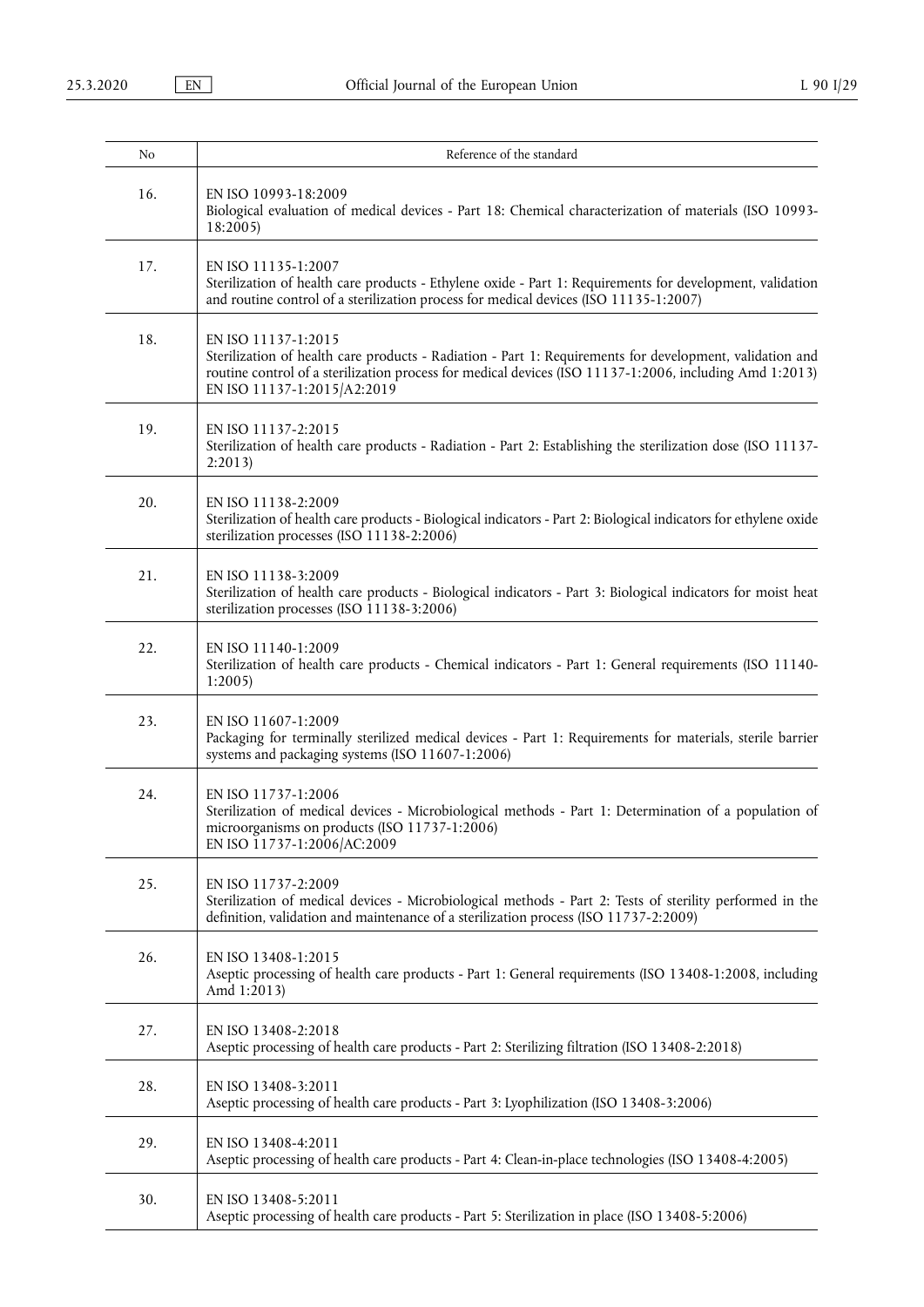| No  | Reference of the standard                                                                                                                                                                                                                                                                                                                                       |
|-----|-----------------------------------------------------------------------------------------------------------------------------------------------------------------------------------------------------------------------------------------------------------------------------------------------------------------------------------------------------------------|
| 31. | EN ISO 13408-6:2011<br>Aseptic processing of health care products - Part 6: Isolator systems (ISO 13408-6:2005)                                                                                                                                                                                                                                                 |
| 32. | EN ISO 13408-7:2015<br>Aseptic processing of health care products - Part 7: Alternative processes for medical devices and<br>combination products (ISO 13408-7:2012)                                                                                                                                                                                            |
| 33. | EN ISO 13485:2016<br>Medical devices - Quality management systems - Requirements for regulatory purposes (ISO 13485:2016)<br>EN ISO 13485:2016/AC:2018                                                                                                                                                                                                          |
| 34. | EN ISO 14155:2011<br>Clinical investigation of medical devices for human subjects - Good clinical practice (ISO 14155:2011)<br>EN ISO 14155:2011/AC:2011                                                                                                                                                                                                        |
| 35. | EN ISO 14937:2009<br>Sterilization of health care products - General requirements for characterization of a sterilizing agent and<br>the development, validation and routine control of a sterilization process for medical devices (ISO<br>14937:2009)                                                                                                         |
| 36. | EN ISO 14971:2012<br>Medical devices - Application of risk management to medical devices (ISO 14971:2007, Corrected version<br>$2007 - 10 - 01$                                                                                                                                                                                                                 |
| 37. | EN ISO 15223-1:2016<br>Medical devices - Symbols to be used with medical device labels, labelling and information to be supplied -<br>Part 1: General requirements (ISO 15223-1:2016, Corrected version 2017-03)                                                                                                                                                |
| 38. | EN ISO 17665-1:2006<br>Sterilization of health care products - Moist heat - Part 1: Requirements for the development, validation<br>and routine control of a sterilization process for medical devices (ISO 17665-1:2006)                                                                                                                                       |
| 39. | EN ISO 25424:2019<br>Sterilization of health care products - Low temperature steam and formaldehyde - Requirements for<br>development, validation and routine control of a sterilization process for medical devices (ISO<br>25424:2018)                                                                                                                        |
| 40. | EN 45502-1:1997<br>Active implantable medical devices - Part 1: General requirements for safety, marking and information to<br>be provided by the manufacturer                                                                                                                                                                                                  |
| 41. | EN 45502-2-1:2003<br>Active implantable medical devices - Part 2-1: Particular requirements for active implantable medical<br>devices intended to treat bradyarrhythmia (cardiac pacemakers)<br>Notice: This European standard does not necessarily cover the requirements introduced by Directive<br>2007/47/EC.                                               |
| 42. | EN 45502-2-2:2008<br>Active implantable medical devices - Part 2-2: Particular requirements for active implantable medical<br>devices intended to treat tachyarrhythmia (includes implantable defibrillators)<br>EN 45502-2-2:2008/AC:2009<br>Notice: This European standard does not necessarily cover the requirements introduced by Directive<br>2007/47/EC. |
| 43. | EN 45502-2-3:2010<br>Active implantable medical devices - Part 2-3: Particular requirements for cochlear and auditory brainstem<br>implant systems<br>Notice: This European standard does not necessarily cover the requirements introduced by Directive<br>2007/47/EC.                                                                                         |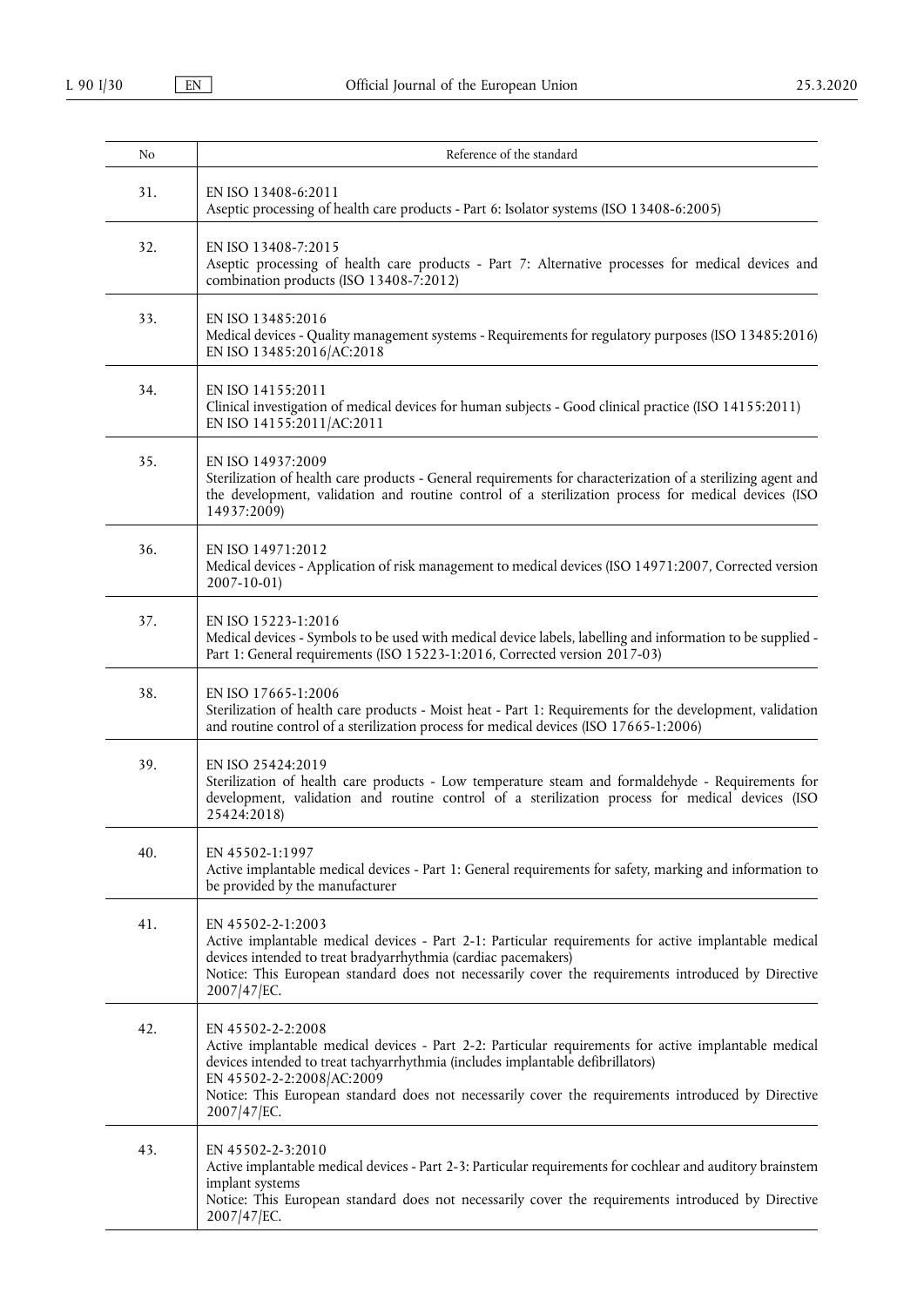| N <sub>o</sub> | Reference of the standard                                                                                                                                                                                                                                                                                         |
|----------------|-------------------------------------------------------------------------------------------------------------------------------------------------------------------------------------------------------------------------------------------------------------------------------------------------------------------|
| 44.            | EN 60601-1:2006<br>Medical electrical equipment - Part 1: General requirements for basic safety and essential performance (IEC<br>60601-1:2005)<br>EN 60601-1:2006/AC:2010<br>EN 60601-1:2006/A1:2013 (IEC 60601-1:2005/A1:2012)                                                                                  |
| 45.            | EN $60601 - 1 - 6:2010$<br>Medical electrical equipment - Part 1-6: General requirements for basic safety and essential performance -<br>Collateral standard: Usability (IEC 60601-1-6:2010)<br>Notice: This European standard does not necessarily cover the requirements introduced by Directive<br>2007/47/EC. |
| 46.            | EN 62304:2006<br>Medical device software - Software life-cycle processes (IEC 62304:2006)<br>EN 62304:2006/AC:2008<br>Notice: This European standard does not necessarily cover the requirements introduced by Directive<br>2007/47/EC.                                                                           |